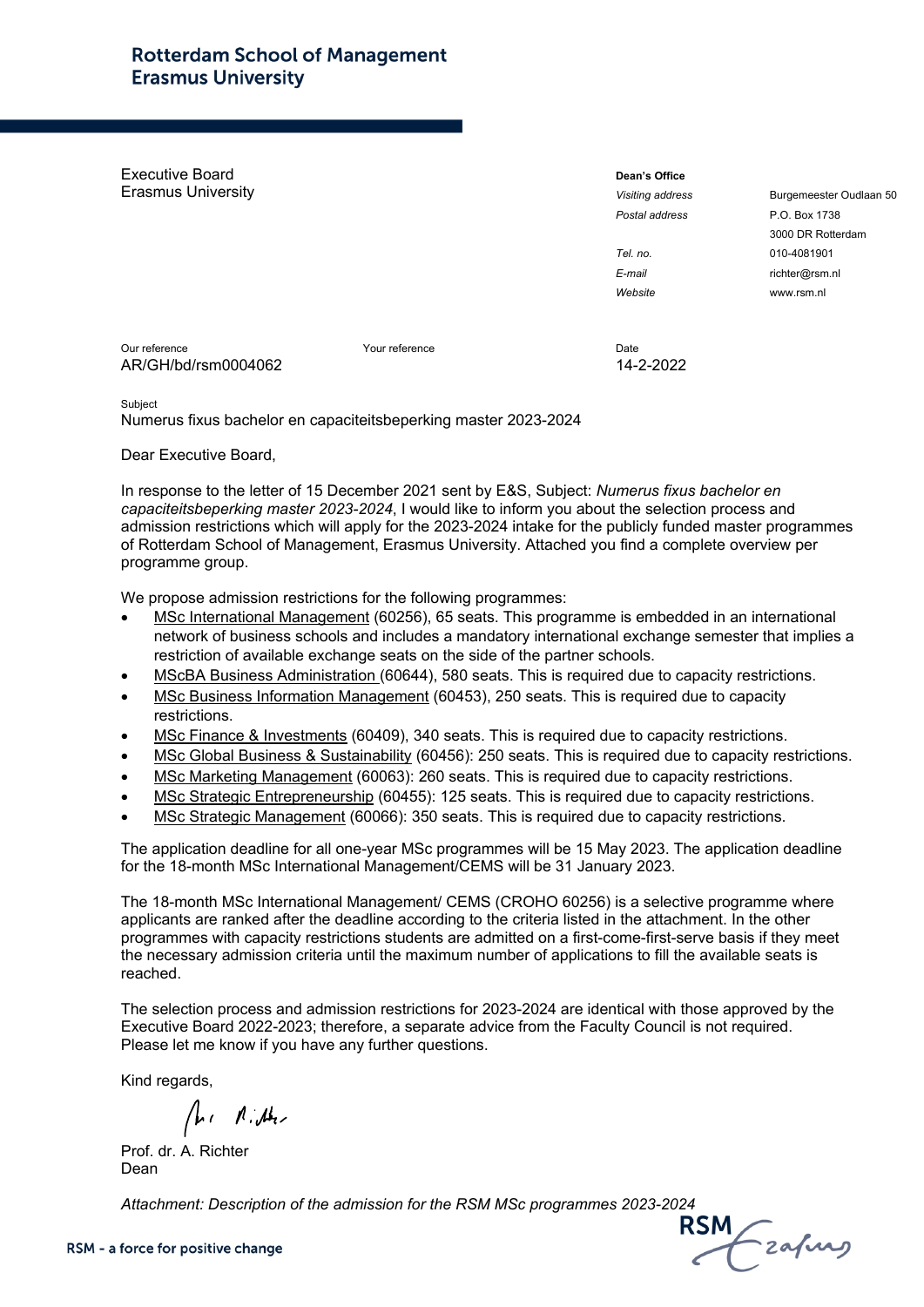| CROHO - Programme name                                                                                                                           | 60256 - MSc International Management (IM)                                                                                                                                                                                                                                                                                                                                                                                                                                     |
|--------------------------------------------------------------------------------------------------------------------------------------------------|-------------------------------------------------------------------------------------------------------------------------------------------------------------------------------------------------------------------------------------------------------------------------------------------------------------------------------------------------------------------------------------------------------------------------------------------------------------------------------|
| Study form                                                                                                                                       | Full-time                                                                                                                                                                                                                                                                                                                                                                                                                                                                     |
| Maximum number of seats                                                                                                                          | Yes                                                                                                                                                                                                                                                                                                                                                                                                                                                                           |
| Number of available seats                                                                                                                        | 65                                                                                                                                                                                                                                                                                                                                                                                                                                                                            |
| Selection yes/no                                                                                                                                 | Yes                                                                                                                                                                                                                                                                                                                                                                                                                                                                           |
| Maximum number of selection attempts                                                                                                             | N/A                                                                                                                                                                                                                                                                                                                                                                                                                                                                           |
| Selection criteria (minimum 2 qualitative)                                                                                                       | Relevant bachelor from research university with<br>specified course content or completed premaster<br>Dutch bachelor degree: GPA ≥ 7.0<br>Intl. bachelor degree: GPA $\geq$ 7.0 and GMAT $\geq$ 600<br>English proficiency at CEFR C1 level<br>CV/ Motivation for information purposes<br>Candidates must have proven proficiency in two<br>languages in addition to English according to CEMS<br>criteria (specified on the website, link below)<br>Interview with RSM staff |
| In case programme is offered by more<br>than one institution: Number of selection<br>procedures a student can participate in<br>at the same time | Not applicable                                                                                                                                                                                                                                                                                                                                                                                                                                                                |
| Application period                                                                                                                               | October 2022 - 31 January 2023<br>Singular selection, the best 65 applicants are chosen                                                                                                                                                                                                                                                                                                                                                                                       |
| Availability of information for students                                                                                                         | Website up-to-date from 1 October 2022                                                                                                                                                                                                                                                                                                                                                                                                                                        |
| <b>Evaluation period</b>                                                                                                                         | Maximum 6-8 weeks                                                                                                                                                                                                                                                                                                                                                                                                                                                             |
| Website with information about the<br>admission process                                                                                          | https://www.rsm.nl/admission/                                                                                                                                                                                                                                                                                                                                                                                                                                                 |

Attachments: Description of the admission for the RSM MSc programmes

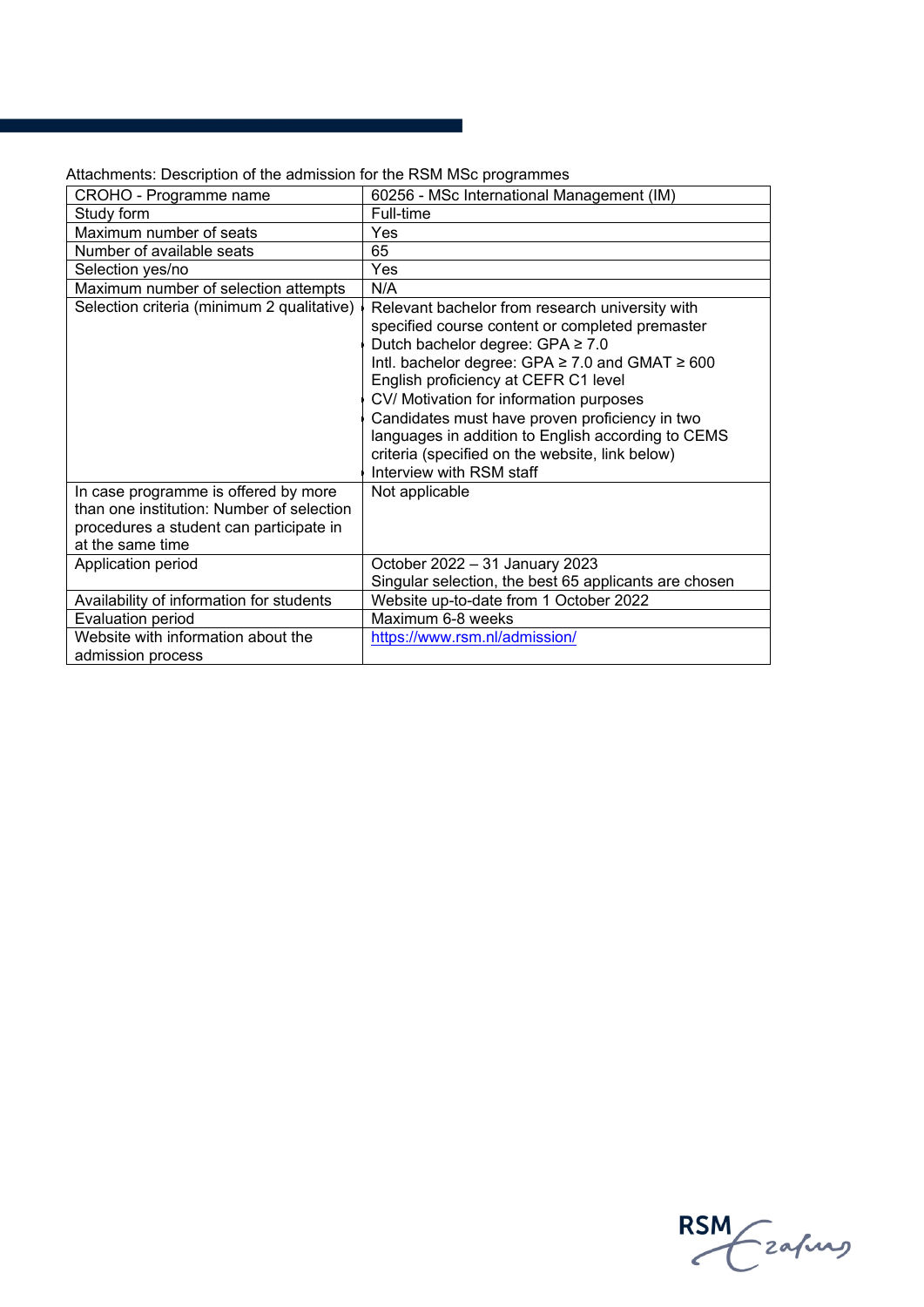| CROHO - Programme name                                                                                                                           | 60644 - MScBA<br>Specialisations:<br>Master in Management (MiM)<br>Part-time Master in Management (PT MiM, Dutch)<br>Accounting & Financial Management (AFM)                                                                                                                                                                                                                               |
|--------------------------------------------------------------------------------------------------------------------------------------------------|--------------------------------------------------------------------------------------------------------------------------------------------------------------------------------------------------------------------------------------------------------------------------------------------------------------------------------------------------------------------------------------------|
| Study form                                                                                                                                       | <b>Business Analytics &amp; Management (BAM)</b><br>Full time (MiM, AFM, BAM) and Part-time (PT MiM)                                                                                                                                                                                                                                                                                       |
| Maximum number of seats                                                                                                                          | Yes                                                                                                                                                                                                                                                                                                                                                                                        |
| Number of available seats                                                                                                                        | 580                                                                                                                                                                                                                                                                                                                                                                                        |
| Selection yes/no                                                                                                                                 | No                                                                                                                                                                                                                                                                                                                                                                                         |
| Maximum number of selection attempts                                                                                                             | N/A                                                                                                                                                                                                                                                                                                                                                                                        |
| Admission criteria (minimum 2 qualitative)                                                                                                       | • Relevant bachelor from research university with specified<br>course content or completed premaster<br>• Dutch bachelor degree: GPA ≥ 7.0<br>Intl. bachelor degree: GPA $\geq$ 7.0 and GMAT $\geq$ 600<br>• MiM, AFM, and BAM: English proficiency at CEFR C1<br>level:<br>PT MiM: Dutch proficiency at CEFR C1 level<br>• CV/ Motivation for information purposes<br>• Rolling admission |
| In case programme is offered by more<br>than one institution: Number of selection<br>procedures a student can participate in at<br>the same time | Not applicable                                                                                                                                                                                                                                                                                                                                                                             |
| Application period                                                                                                                               | October 2022 - 15 May 2023                                                                                                                                                                                                                                                                                                                                                                 |
| Availability of information for students                                                                                                         | Website up-to-date from 1 October 2022                                                                                                                                                                                                                                                                                                                                                     |
| Evaluation period                                                                                                                                | Maximum 6-8 weeks, 'rolling admission'                                                                                                                                                                                                                                                                                                                                                     |
| Website with information about the<br>admission process                                                                                          | https://www.rsm.nl/admission/                                                                                                                                                                                                                                                                                                                                                              |

a sa kacamatan ing Kabupatèn Kabupatèn Kabupatèn Kabupatèn Kabupatèn Kabupatèn Kabupatèn Kabupatèn Kabupatèn K

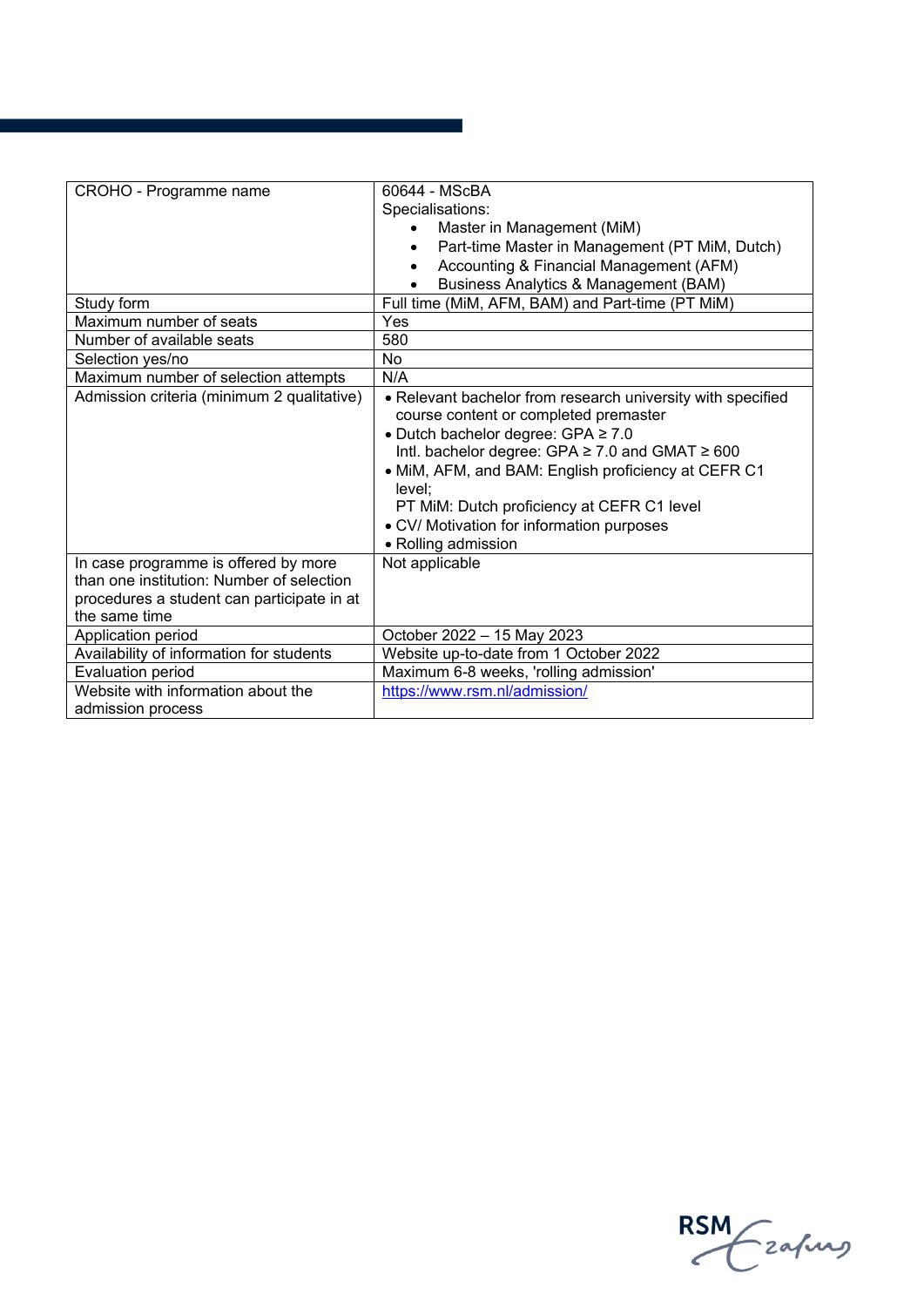| CROHO - Programme name                                                                                                                           | 60453 - MSc Business Information Management (BIM)                                                                                                                                                                                                                                                                            |
|--------------------------------------------------------------------------------------------------------------------------------------------------|------------------------------------------------------------------------------------------------------------------------------------------------------------------------------------------------------------------------------------------------------------------------------------------------------------------------------|
| Study form                                                                                                                                       | Full-time                                                                                                                                                                                                                                                                                                                    |
| Maximum number of seats                                                                                                                          | Yes                                                                                                                                                                                                                                                                                                                          |
| Number of available seats                                                                                                                        | 250                                                                                                                                                                                                                                                                                                                          |
| Selection yes/no                                                                                                                                 | No.                                                                                                                                                                                                                                                                                                                          |
| Maximum number of selection attempts                                                                                                             | N/A                                                                                                                                                                                                                                                                                                                          |
| Admission criteria (minimum 2 qualitative)                                                                                                       | • Relevant bachelor from research university with<br>specified course content or completed premaster<br>• Dutch bachelor degree: GPA ≥ 7.0<br>Intl. bachelor degree: GPA $\geq$ 7.0 and GMAT $\geq$ 600<br>• English proficiency at CEFR C1 level<br>• CV/ Motivation mostly for information purposes<br>• Rolling admission |
| In case programme is offered by more<br>than one institution: Number of selection<br>procedures a student can participate in at<br>the same time | Not applicable                                                                                                                                                                                                                                                                                                               |
| Application period                                                                                                                               | October 2022 - 15 May 2023                                                                                                                                                                                                                                                                                                   |
| Availability of information for students                                                                                                         | Website up-to-date from 1 October 2022                                                                                                                                                                                                                                                                                       |
| <b>Evaluation period</b>                                                                                                                         | Maximum 6-8 weeks, 'rolling admission'                                                                                                                                                                                                                                                                                       |
| Website with information about the<br>admission process                                                                                          | https://www.rsm.nl/admission/                                                                                                                                                                                                                                                                                                |

a sa kacamatan ing Kabupatèn Kabupatèn Kabupatèn Kabupatèn Kabupatèn Kabupatèn Kabupatèn Kabupatèn Kabupatèn K

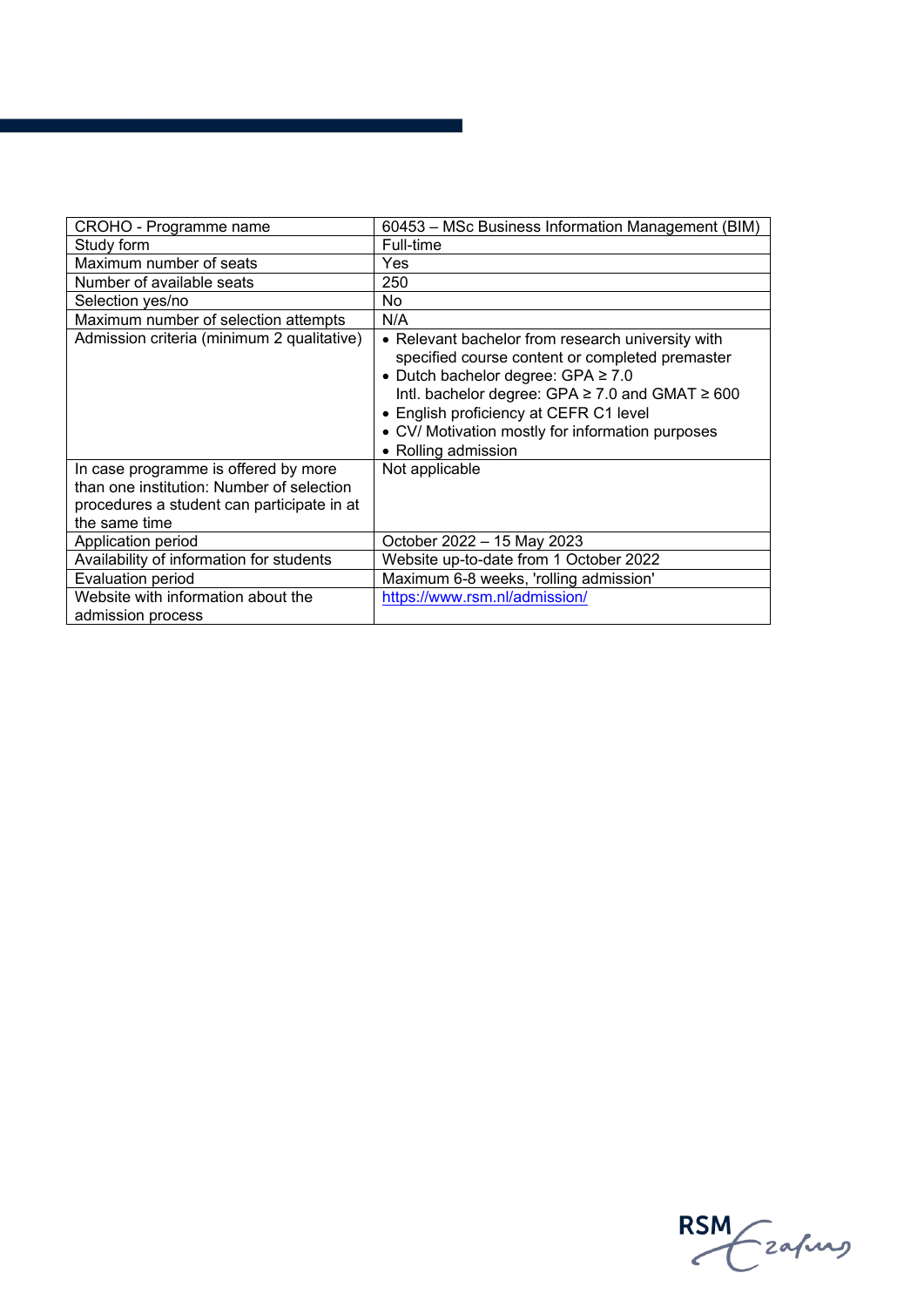| CROHO - Programme name                                  | 60409 - MSc Finance & Investments (FI)                                                                                                                                                                                                                                                                                                     |
|---------------------------------------------------------|--------------------------------------------------------------------------------------------------------------------------------------------------------------------------------------------------------------------------------------------------------------------------------------------------------------------------------------------|
| Study form                                              | Full-time                                                                                                                                                                                                                                                                                                                                  |
| Maximum number of seats                                 | Yes                                                                                                                                                                                                                                                                                                                                        |
| Number of available seats                               | 340                                                                                                                                                                                                                                                                                                                                        |
| Selection yes/no                                        | No.                                                                                                                                                                                                                                                                                                                                        |
| Maximum number of selection attempts                    | N/A                                                                                                                                                                                                                                                                                                                                        |
| Admission criteria (minimum 2 qualitative)              | • Relevant bachelor from research university with<br>specified course content or completed RSM<br>Premaster<br>• Dutch bachelor degree: GPA $\geq 7.0$<br>• Intl. bachelor degree: GPA $\geq$ 7.0 and GMAT $\geq$ 600<br>• English proficiency at CEFR C1 level<br>• CV/ Motivation mostly for information purposes<br>• Rolling admission |
| In case programme is offered by more                    | Not applicable                                                                                                                                                                                                                                                                                                                             |
| than one institution: Number of selection               |                                                                                                                                                                                                                                                                                                                                            |
| procedures a student can participate in at              |                                                                                                                                                                                                                                                                                                                                            |
| the same time                                           |                                                                                                                                                                                                                                                                                                                                            |
| Application period                                      | October 2022 - 15 May 2023                                                                                                                                                                                                                                                                                                                 |
| Availability of information for students                | Website up-to-date from 1 October 2022                                                                                                                                                                                                                                                                                                     |
| <b>Evaluation period</b>                                | Maximum 6-8 weeks, 'rolling admission'                                                                                                                                                                                                                                                                                                     |
| Website with information about the<br>admission process | https://www.rsm.nl/admission/                                                                                                                                                                                                                                                                                                              |

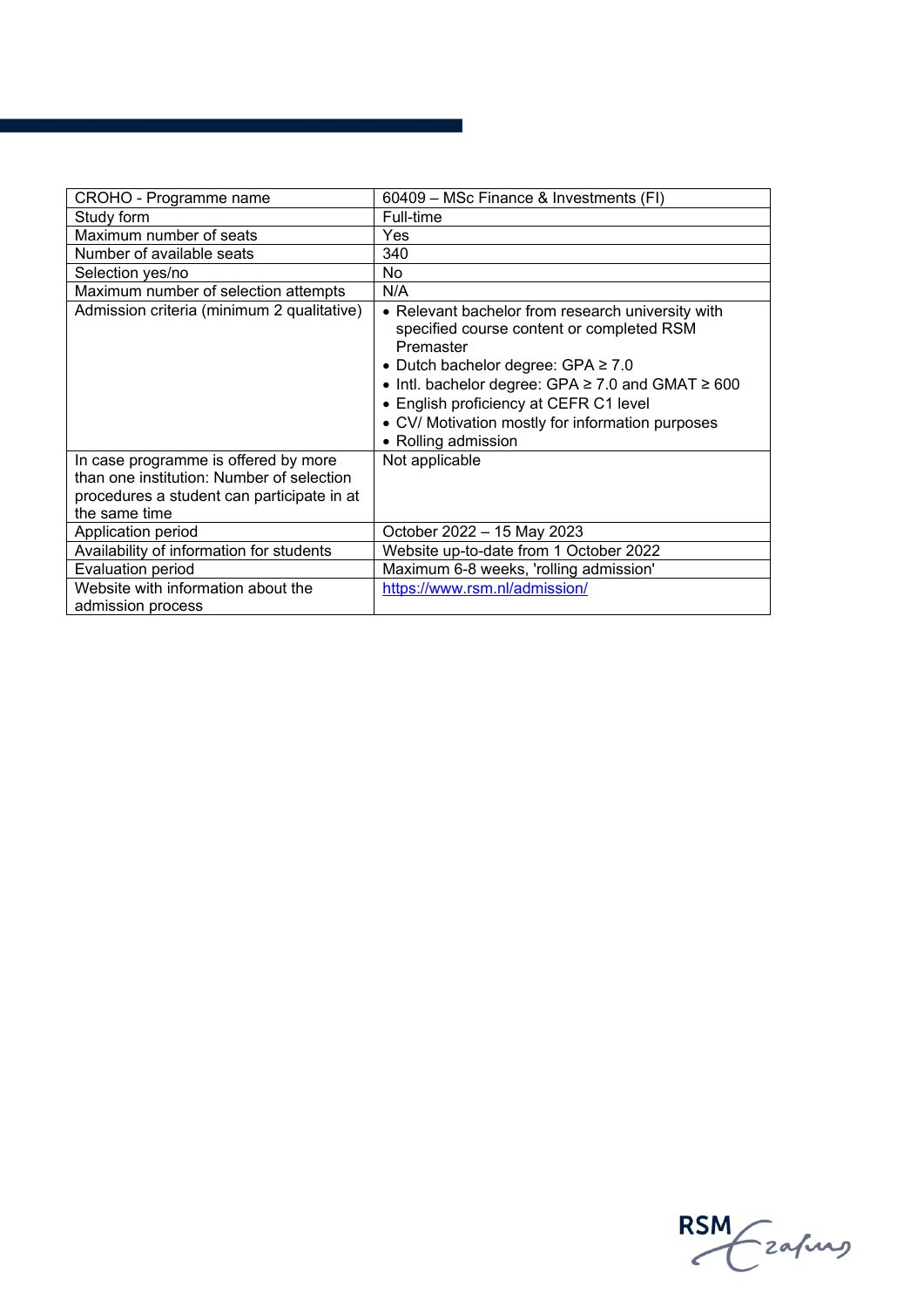| CROHO - Programme name                                                                                                                           | 60456 - MSc Global Business & Sustainability (GBS)                                                                                                                                                                                                                                                                                |
|--------------------------------------------------------------------------------------------------------------------------------------------------|-----------------------------------------------------------------------------------------------------------------------------------------------------------------------------------------------------------------------------------------------------------------------------------------------------------------------------------|
| Study form                                                                                                                                       | Full-time                                                                                                                                                                                                                                                                                                                         |
| Maximum number of seats                                                                                                                          | Yes                                                                                                                                                                                                                                                                                                                               |
| Number of available seats                                                                                                                        | 250                                                                                                                                                                                                                                                                                                                               |
| Selection yes/no                                                                                                                                 | <b>No</b>                                                                                                                                                                                                                                                                                                                         |
| Maximum number of selection attempts                                                                                                             | N/A                                                                                                                                                                                                                                                                                                                               |
| Admission criteria (minimum 2 qualitative)                                                                                                       | • Relevant bachelor from research university with<br>specified course content or completed premaster<br>• Dutch bachelor degree: GPA $\geq 7.0$<br>Intl. bachelor degree: GPA $\geq$ 7.0 and GMAT $\geq$ 600<br>• English proficiency at CEFR C1 level<br>• CV/ Motivation mostly for information purposes<br>• Rolling admission |
| In case programme is offered by more<br>than one institution: Number of selection<br>procedures a student can participate in at<br>the same time | Not applicable                                                                                                                                                                                                                                                                                                                    |
| Application period                                                                                                                               | October 2022 - 15 May 2023                                                                                                                                                                                                                                                                                                        |
| Availability of information for students                                                                                                         | Website up-to-date from 1 October 2022                                                                                                                                                                                                                                                                                            |
| Evaluation period                                                                                                                                | Maximum 6-8 weeks, 'rolling admission'                                                                                                                                                                                                                                                                                            |
| Website with information about the<br>admission process                                                                                          | https://www.rsm.nl/admission/                                                                                                                                                                                                                                                                                                     |

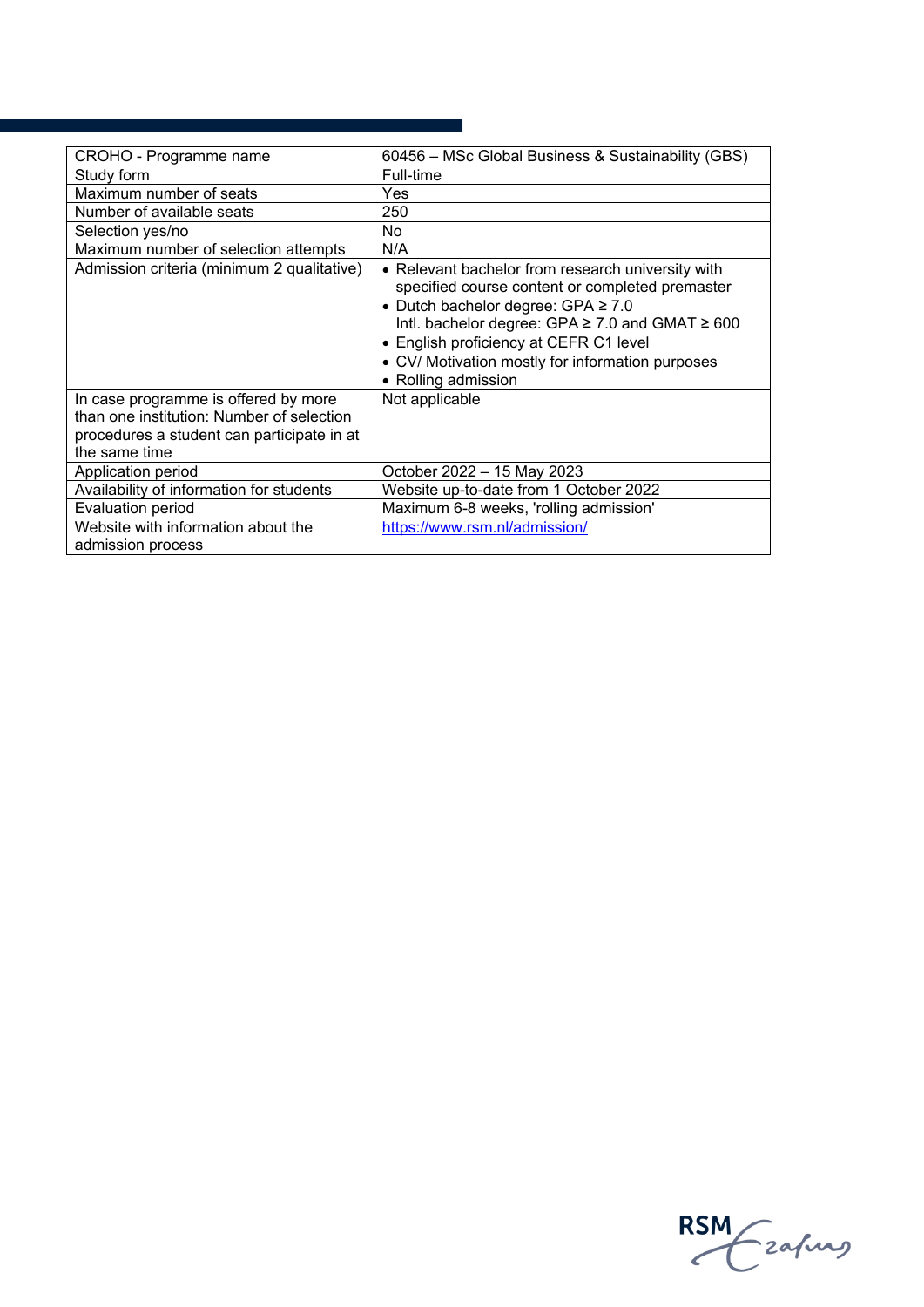| CROHO - Programme name                                                                                                                           | 60063 - MSc Marketing Management (MM)                                                                                                                                                                                                                                                                          |
|--------------------------------------------------------------------------------------------------------------------------------------------------|----------------------------------------------------------------------------------------------------------------------------------------------------------------------------------------------------------------------------------------------------------------------------------------------------------------|
| Study form                                                                                                                                       | Full-time                                                                                                                                                                                                                                                                                                      |
| Maximum number of seats                                                                                                                          | Yes.                                                                                                                                                                                                                                                                                                           |
| Number of available seats                                                                                                                        | 260 seats                                                                                                                                                                                                                                                                                                      |
| Selection yes/no                                                                                                                                 | No                                                                                                                                                                                                                                                                                                             |
| Maximum number of selection attempts                                                                                                             | N/A                                                                                                                                                                                                                                                                                                            |
| Admission criteria (minimum 2 qualitative)                                                                                                       | • Relevant bachelor from research university with specified<br>course content or completed premaster<br>• Dutch bachelor degree: GPA $\geq 7.0$<br>Intl. bachelor degree: GPA ≥ 7.0 and GMAT ≥ 600<br>English proficiency at CEFR C1 level<br>• CV/ Motivation for information purposes<br>• Rolling admission |
| In case programme is offered by more<br>than one institution: Number of selection<br>procedures a student can participate in at<br>the same time | Not applicable                                                                                                                                                                                                                                                                                                 |
| Application period                                                                                                                               | October 2022 - 15 May 2023                                                                                                                                                                                                                                                                                     |
| Availability of information for students                                                                                                         | Website up-to-date from 1 October 2022                                                                                                                                                                                                                                                                         |
| <b>Evaluation period</b>                                                                                                                         | Maximum 6-8 weeks, 'rolling admission'                                                                                                                                                                                                                                                                         |
| Website with information about the                                                                                                               | https://www.rsm.nl/admission/                                                                                                                                                                                                                                                                                  |
| admission process                                                                                                                                |                                                                                                                                                                                                                                                                                                                |

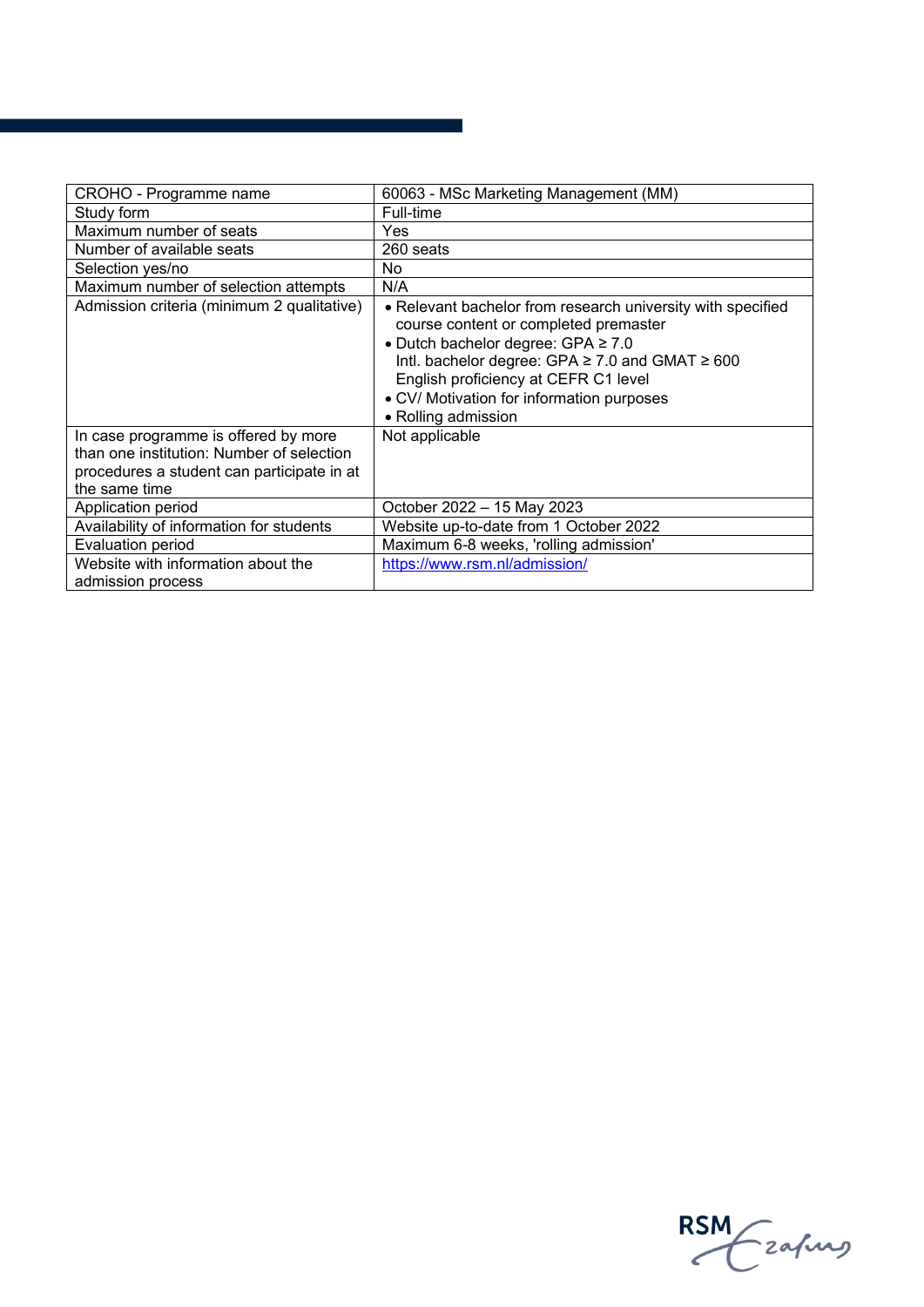| CROHO - Programme name                                                                                                                           | 60066 - MSc Strategic Management (SM)                                                                                                                                                                                                                                                                     |
|--------------------------------------------------------------------------------------------------------------------------------------------------|-----------------------------------------------------------------------------------------------------------------------------------------------------------------------------------------------------------------------------------------------------------------------------------------------------------|
| Study form                                                                                                                                       | Full-time                                                                                                                                                                                                                                                                                                 |
| Maximum number of seats                                                                                                                          | Yes                                                                                                                                                                                                                                                                                                       |
| Number of available seats                                                                                                                        | 350 seats                                                                                                                                                                                                                                                                                                 |
| Selection yes/no                                                                                                                                 | <b>No</b>                                                                                                                                                                                                                                                                                                 |
| Maximum number of selection attempts                                                                                                             | N/A                                                                                                                                                                                                                                                                                                       |
| Admission criteria (minimum 2 qualitative)                                                                                                       | • Relevant bachelor from research university with specified<br>course content or completed premaster<br>• Dutch bachelor degree: GPA ≥ 7.0<br>Intl. bachelor degree: GPA ≥ 7.0 and GMAT ≥ 600<br>English proficiency at CEFR C1 level<br>• CV/ Motivation for information purposes<br>• Rolling admission |
| In case programme is offered by more<br>than one institution: Number of selection<br>procedures a student can participate in at<br>the same time | Not applicable                                                                                                                                                                                                                                                                                            |
| Application period                                                                                                                               | October 2022 - 15 May 2023                                                                                                                                                                                                                                                                                |
| Availability of information for students                                                                                                         | Website up-to-date from 1 October 2022                                                                                                                                                                                                                                                                    |
| <b>Evaluation period</b>                                                                                                                         | Maximum 6-8 weeks, 'rolling admission'                                                                                                                                                                                                                                                                    |
| Website with information about the                                                                                                               | https://www.rsm.nl/admission/                                                                                                                                                                                                                                                                             |
| admission process                                                                                                                                |                                                                                                                                                                                                                                                                                                           |

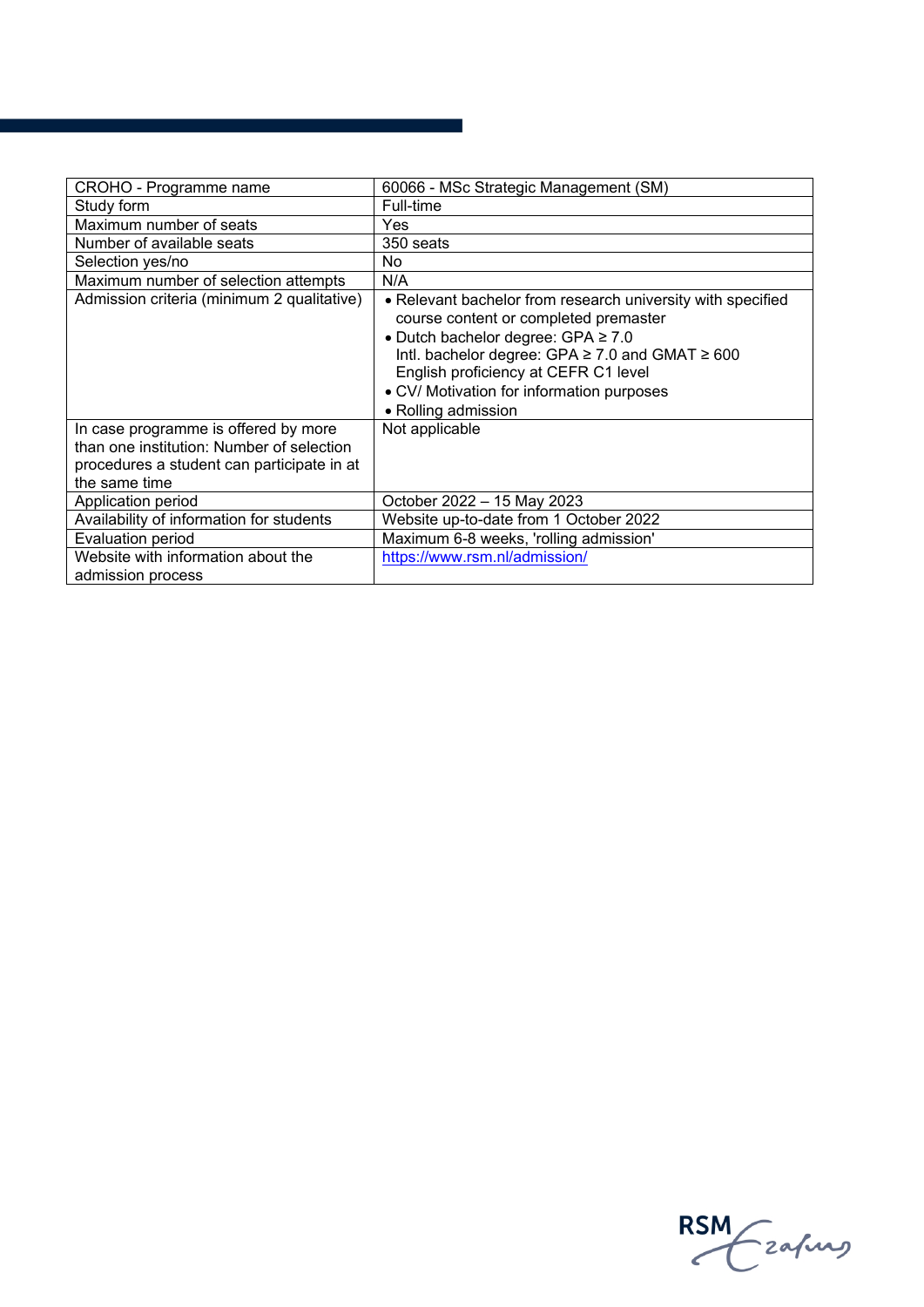| CROHO - Programme name                                                                                                                           | 60455 - MSc Strategic Entrepreneurship (SE)                                                                                                                                                                                                                                                                              |
|--------------------------------------------------------------------------------------------------------------------------------------------------|--------------------------------------------------------------------------------------------------------------------------------------------------------------------------------------------------------------------------------------------------------------------------------------------------------------------------|
| Study form                                                                                                                                       | Full-time                                                                                                                                                                                                                                                                                                                |
| Maximum number of seats                                                                                                                          | Yes.                                                                                                                                                                                                                                                                                                                     |
| Number of available seats                                                                                                                        | 125 seats                                                                                                                                                                                                                                                                                                                |
| Selection yes/no                                                                                                                                 | <b>No</b>                                                                                                                                                                                                                                                                                                                |
| Maximum number of selection attempts                                                                                                             | N/A                                                                                                                                                                                                                                                                                                                      |
| Admission criteria (minimum 2 qualitative)                                                                                                       | • Relevant bachelor from research university with specified<br>course content or completed premaster<br>• Dutch bachelor degree: GPA $\geq 7.0$<br>Intl. bachelor degree: GPA $\geq$ 7.0 and GMAT $\geq$ 600<br>English proficiency at CEFR C1 level<br>• CV/ Motivation for information purposes<br>• Rolling admission |
| In case programme is offered by more<br>than one institution: Number of selection<br>procedures a student can participate in at<br>the same time | Not applicable                                                                                                                                                                                                                                                                                                           |
| Application period                                                                                                                               | October 2022 - 15 May 2023                                                                                                                                                                                                                                                                                               |
| Availability of information for students                                                                                                         | Website up-to-date from 1 October 2022                                                                                                                                                                                                                                                                                   |
| <b>Evaluation period</b>                                                                                                                         | Maximum 6-8 weeks, 'rolling admission'                                                                                                                                                                                                                                                                                   |
| Website with information about the                                                                                                               | https://www.rsm.nl/admission/                                                                                                                                                                                                                                                                                            |
| admission process                                                                                                                                |                                                                                                                                                                                                                                                                                                                          |